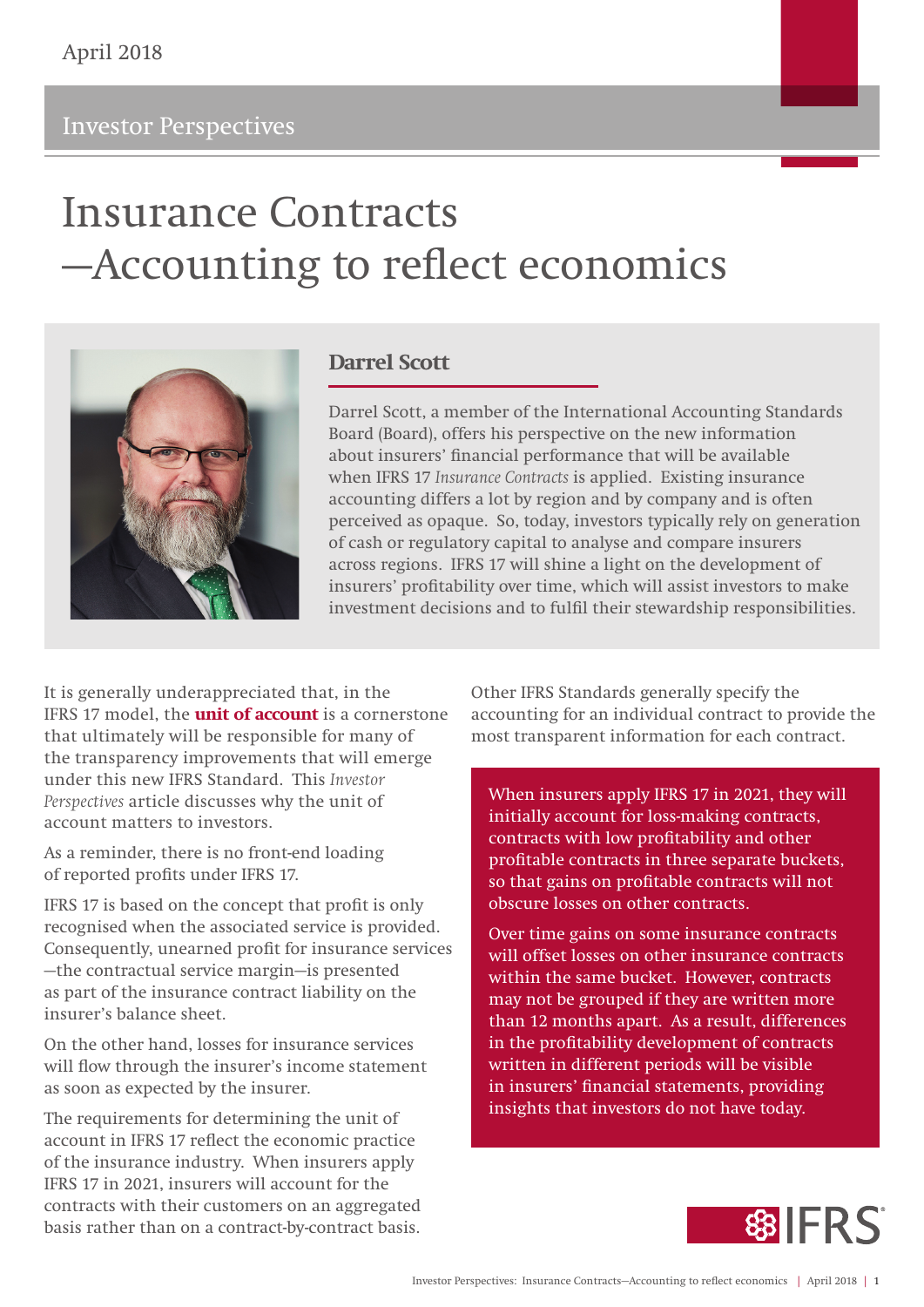#### **How insurance works**

People that buy policies (insurance contracts) are willing to pay a known amount of money (premium) to have an insurer assume the financial consequences of future uncertainties (pay claims). The insurer assumes the responsibilities from many policyholders knowing that:

- •most whole-life insurance contracts will result in claims but their timing is uncertain; and
- •claims will occur for some non-life (and term-life) insurance contracts but it is impossible to determine in advance which insurance contracts will result in claims.

Pooling reduces the volatility of losses and the level of the uncertainty narrows. In other words, losses become more predictable in large numbers.

## Why does the unit of account in IFRS 17 matter so much?

The unit of account was a controversial issue during the development of IFRS 17 because it affects the timing of recognition of profit for insurance services.

The unit of account, however, does not change the total profit recognised over the life of a contract or the fulfilment cash flows of insurance contracts. For the fulfilment cash flows, insurers can estimate expected cash flows at any level—contract level, portfolio level or group level—and then allocate those expected cash flows to different groups of contracts.

The unit of account matters for determining the pattern of profitability. It aims to ensure that trends in the profitability of a portfolio of contracts are reflected in the financial statements of insurers in a timely way, by reporting profit when the insurance coverage is provided and losses as soon as it becomes apparent that losses are expected.

At the same time, the unit of account provides cost relief to insurers and a better reflection of the insurance economic practice, by allowing them to group insurance contracts for measurement purposes, based on the characteristics of the contracts and the insurers' approach to managing them.

#### **What is a unit of account?**

The 'unit of account' is a key concept in accounting that specifies what is to be accounted for in a company's financial statements.

It refers to the level of aggregation at which an asset or liability is recognised and measured. For example, the unit of account determines whether a company's set of contracts is to be measured at the individual contract level or at the aggregate contract level. Depending on the perspective taken about the unit of account, the amounts reported in the company's financial statements may be different. The unit of account can affect the pattern of profit recognition and ultimately the insights investors can obtain about financial performance.

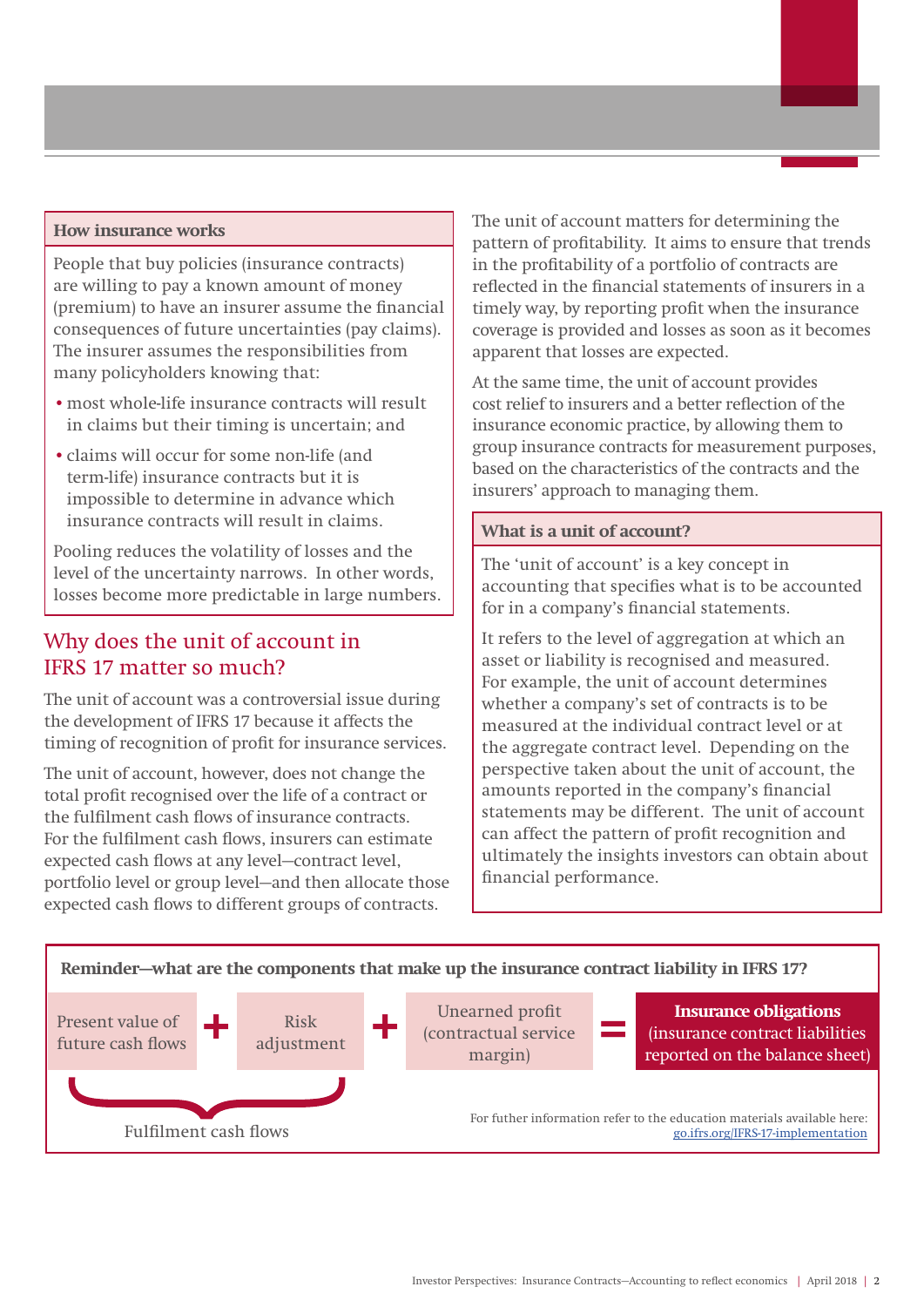For companies applying IFRS 17, the unit of account is a group of insurance contracts. The way contracts are grouped affects the timing of recognition of profit for insurance services, but does not affect the measurement of the cash flows to fulfil the insurance contracts.

Despite differences in the unit of account among IFRS Standards, the key principles in IFRS 17 are consistent with those applied by companies using other IFRS Standards. For example, in applying IFRS 15 *Revenue from Contracts with Customers*, utility companies generally recognise profit when a service is provided to a customer; in applying IAS 37 *Provisions, Contingent Liabilities and Contingent Assets*, construction companies book a provision for loss-making contracts when the costs of fulfiling a contract exceeds the economic benefits expected to be received under the contract.

### Why aggregate insurance contracts for accounting purposes?

The following example explains why aggregating insurance contracts for accounting purposes is appropriate and provides useful information to investors and other users of financial statements.

Assume that:

- •an insurer writes three insurance contracts with a coverage period of three years;
- •each policyholder pays a single premium of CU10 at inception;
- the insurer expects each contract to be subject to a claim of CU3.5 each year until termination of the contract; and
- the insurer expects one contract to be terminated at the end of each year.

Accordingly, at inception, the insurer expects to provide coverage for all three contracts in Year 1, for two contracts in Year 2 and for only one contract in Year 3. However, the insurer does not know which contract will terminate at what date.

As is common practice in the insurance industry, the insurer makes estimates about the amount and timing of the cash flows that will arise as the insurer fulfils the contracts. These estimates are valid on average for each contract in a group of insurance contracts, even though the experience of an individual contract will ultimately differ from the average.

Consequently, each contract has an expected length of two years, expected cash outflows of CU7 and expected profit of CU3. However, only one of the three contracts will have actual cash flows that equal the average cash flows, even when everything occurs as expected.

The expected cash flows are summarised in the following table:

| Amounts in<br>currency units<br>(CU) | Contract<br>A | Contract<br>в | <b>Contract</b><br>C | <b>Total</b> | <b>Average</b><br>per<br>contract |
|--------------------------------------|---------------|---------------|----------------------|--------------|-----------------------------------|
| <b>Expected term</b>                 | 1 year        | 2 years       | 3 years              | 6 years      | 2 years                           |
| Premiums                             | 10.0          | 10.0          | 10.0                 | 30.0         | 10.0                              |
| Claims                               | (3.5)         | (7.0)         | (10.5)               | (21.0)       | (7.0)                             |
| Profit or (loss)                     | 6.5           | 3.0           | (0.5)                | 9.0          | 3.0                               |

After one year, the insurer knows that Contract A has terminated. Depending on the perspective taken about the unit of account, the profit recognised in the insurer's financial statements in each year may differ.

#### *Accounting at group level*

If the insurer accounts for contracts on a group basis, a better reflection of the economics of the contracts would be observed. This is because when Contract A has terminated the group of contracts behaved as expected and there is consequently no change in expectations.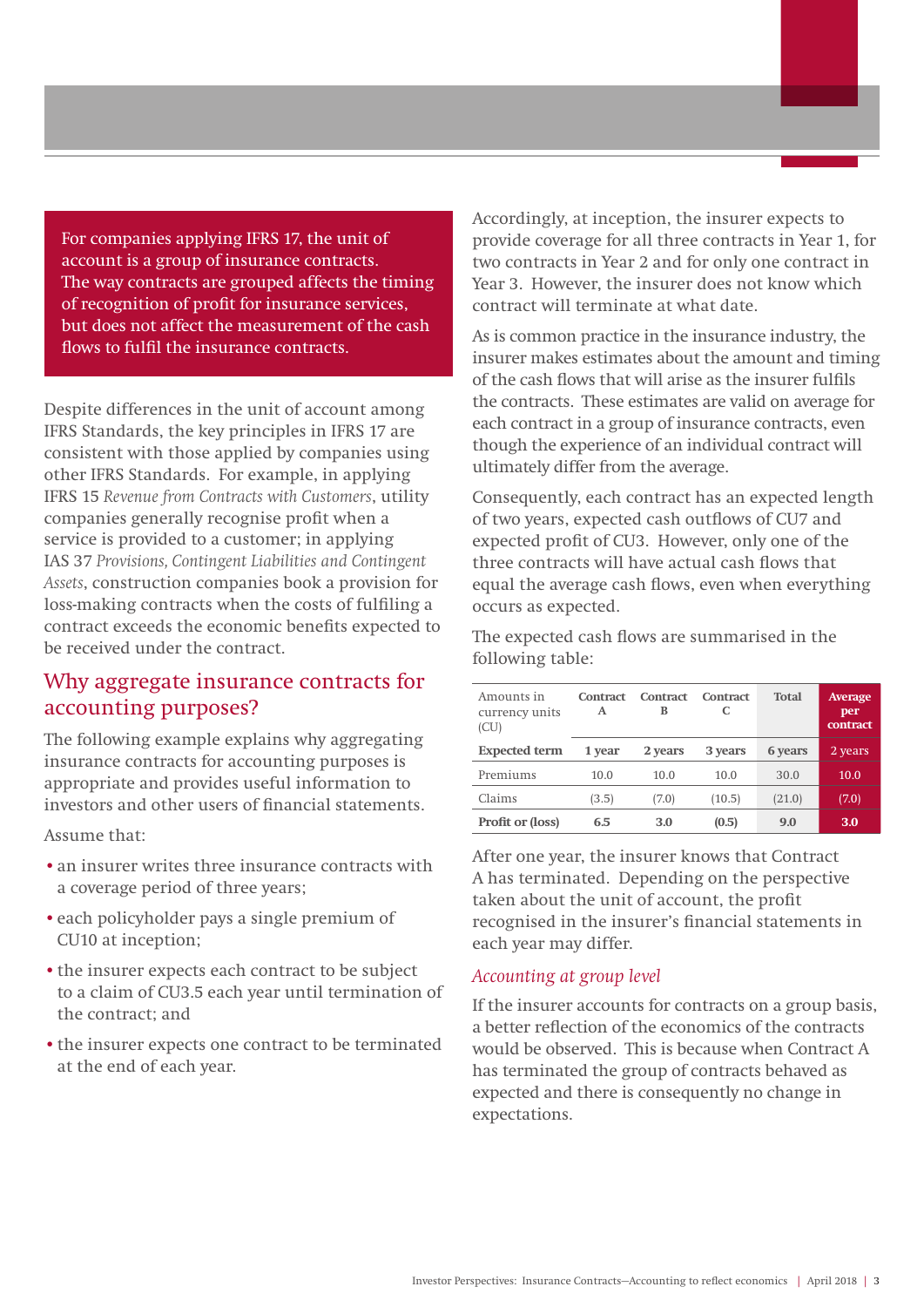The insurer still expects to recognise the total expected profit of CU9 over the duration of the contracts. Under a group approach it will do that in proportion to the coverage provided over the expected duration of the contracts within the group. For example, by allocating the expected profit in proportion to the coverage years provided for the period, the insurer will recognise CU4.5 of expected profit in Year 1. This is because the proportion of the coverage provided for the period equals half of the expected coverage to be provided for the whole group (three contracts for one year over a total of six coverage years) and half of the expected profit of CU9 is equal to CU4.5.

On a group basis, there is no change compared to the expectations after one year. However, on an individual contract basis, there is a change in expectations for all three contracts.

When contracts subject to the same average assumptions are grouped for financial reporting, favourable and unfavourable changes in estimates relating to individual contracts within the group are offset and only any net change in estimate is reported in the financial statements.



Note: on individual contract basis, at the end of Year 2 the insurer knows that one contract is onerous; the profit or loss in Year 2 reflects the expected loss on that contract.

#### *Accounting at individual contract level*

If the insurer were to account for each individual contract on a separate basis, then as explained above, the average assumption would apply to each contract individually. Thus, when Contract A terminated there would be a change in expectations for all contracts. This is because Contract A has performed better than the average, and Contracts B and C are now expected to perform correspondingly worse than the average.

#### **At a detailed level**

For Contract A there was a change because this contract terminated after one year and therefore it incurred claims for one year instead of the expected average of two years. Consequently, the expected cash outflows for this contract will decrease and the expected profit for the contract will correspondingly increase from CU3 to CU6.5, all of which is recognised in the year it terminates.

In contrast, for the remaining two contracts, the average expected cash outflows will increase. This increase reflects the fact that based on the averages at inception, both contracts were expected to only have two claims each; however, now one of the remaining contracts is expected to have three claims in total. As a consequence, the revised expected profit for the two contracts together will decrease from CU6 to CU2.5.

In Year 1, the insurer recognises a profit of CU7.5, including the profit of CU6.5 for Contract A that has terminated and the portion of expected profit for Year 1 for the contracts that remained in force amounting to CU1 (CU2.5 / 2.5 years x 1 year).

#### *What does this example show?*

This example shows that investors are unlikely to find information about losses relevant when expectations of claims across a group of similar contracts as a whole have not changed, but it is now clearer which contracts in that group will result in claims. This is because the same change in expectations that could cause some contracts to be loss making would also make some contracts less profitable.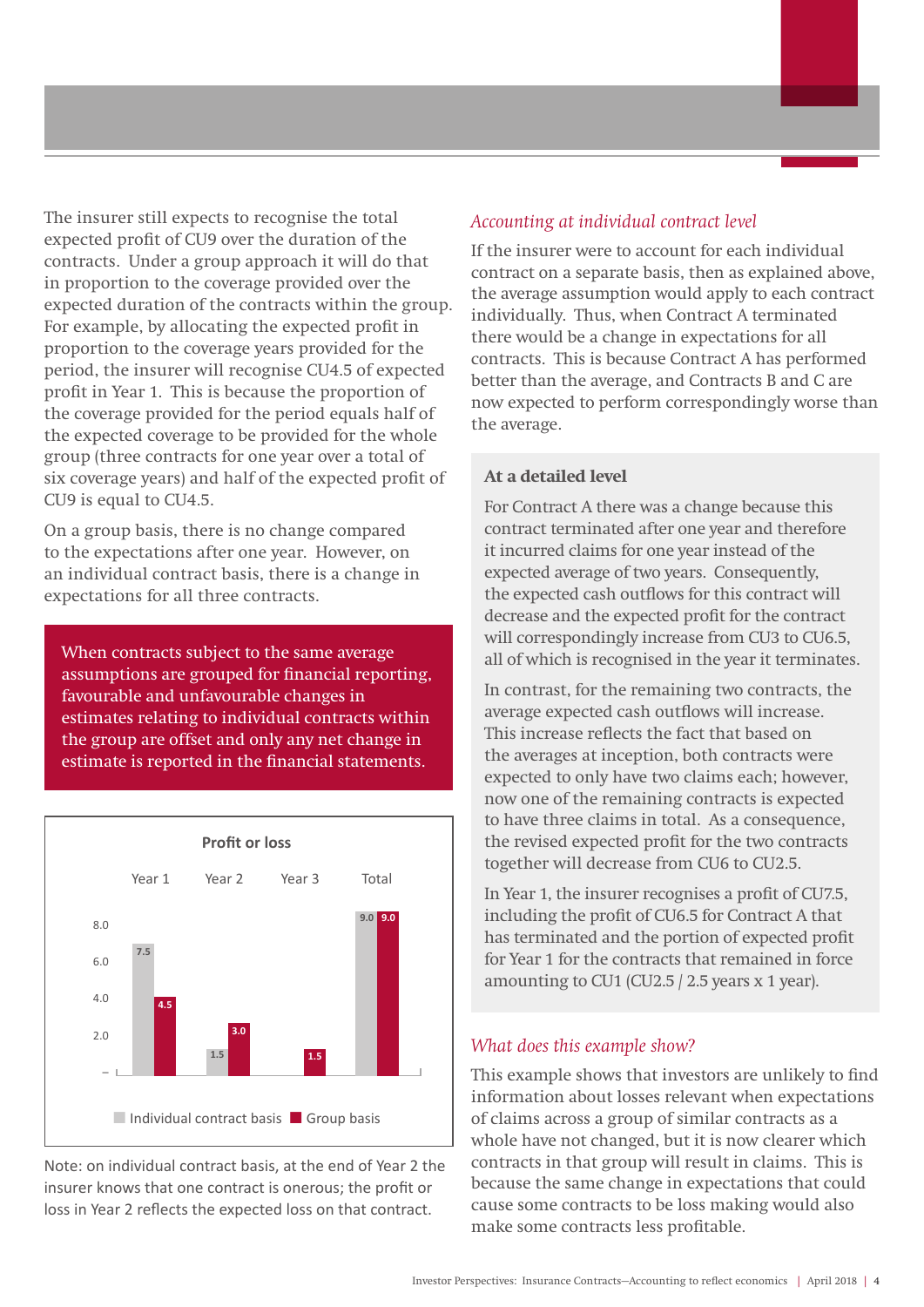## What drives aggregation for financial reporting?

The difficulty in aggregating insurance contracts to accurately reflect the underlying economics is determining what drives the aggregation. In principle, aggregation should not occur at a level that masks real economic differences.

Each insurance contract issued by an insurer may result, substantially, in:

- (a) a profit, when, on a risk-adjusted discounted basis, the premiums received from the policyholder are greater than the payments made to the policyholder for claims; or
- (b) a loss, when, on a risk-adjusted discounted basis, the premiums received from the policyholder are lower than the payments made to the policyholder for claims.

When applying IFRS 17, the accounting treatment for the expected profit from an insurance contract differs from that for the expected loss. An insurer will recognise:

- (a) the expected profit for providing coverage as the coverage is provided over time; and
- (b) the expected losses as soon as it becomes apparent that losses are expected (at inception or subsequently).

The requirements in IFRS 17 regarding the unit of account are designed to mitigate the loss of information caused by inappropriate offsetting so that financial statements faithfully represent the effect of managing insurance contracts on an aggregated level.

## How will insurance contracts be aggregated under IFRS 17?

When applying IFRS 17, an insurer will firstly identify its portfolios of insurance contracts. A portfolio of insurance contracts comprises contracts that are:

- (a) subject to similar risks; and
- (b) managed together.

For example, whole-life insurance contracts, annuities and car insurance contracts represent three different portfolios of contracts.

Once the insurer has identified portfolios of contracts, it will divide each portfolio into groups considering differences in the expected profitability of the contracts.

**❶** For contracts that at initial recognition are expected to be loss making (that is, onerous), the insurer will recognise losses immediately in the income statement. So losses and profits will not be offset by grouping loss-making contracts with profit-making contracts.

**❷** For contracts that at initial recognition are expected to be profitable, the insurer will recognise the expected profit as it provides the insurance coverage. The expected profit will be allocated to two groups:

- (a) a group of contracts that at initial recognition have no significant possibility of subsequently becoming onerous; and
- (b) the remaining contracts.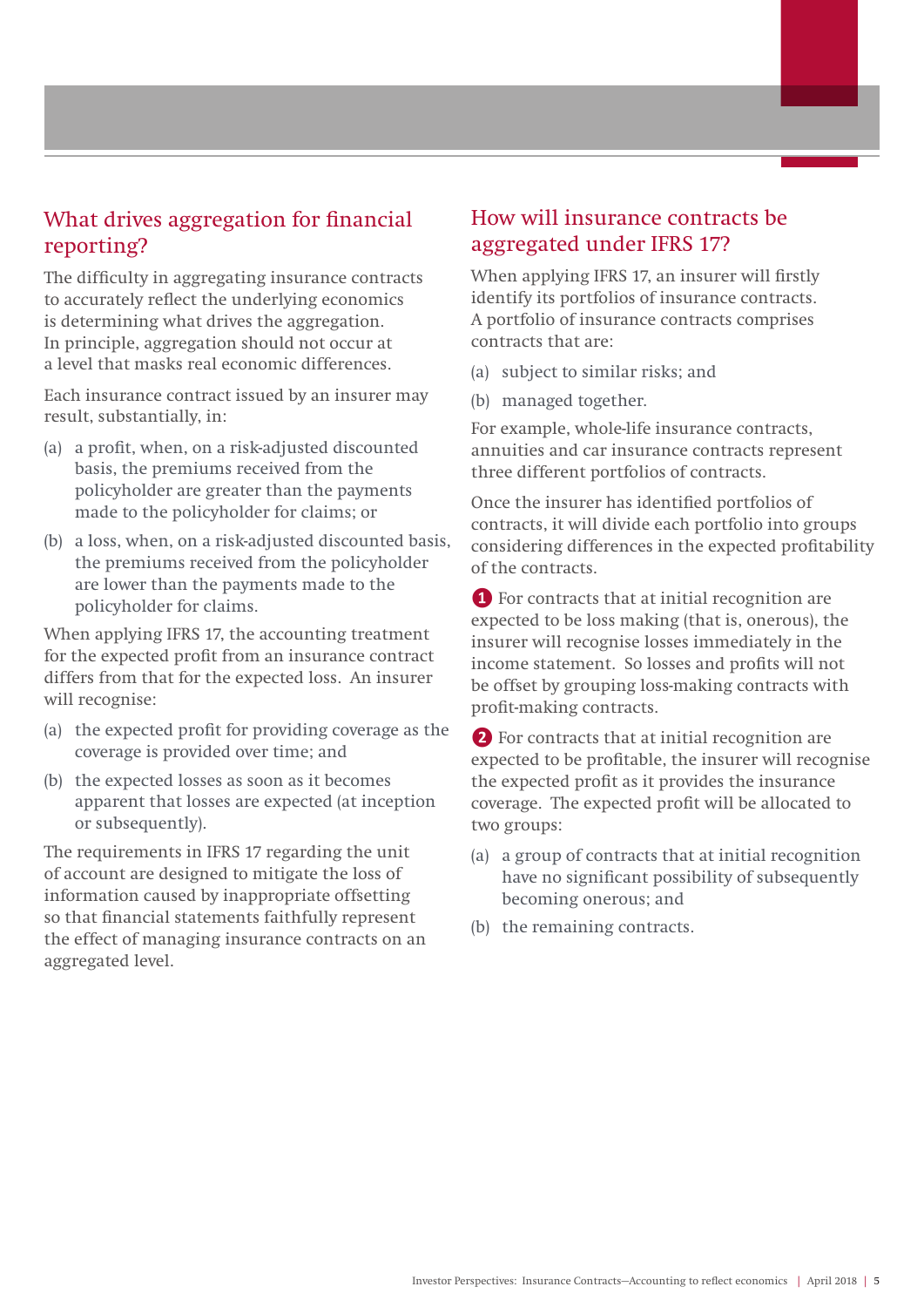This means that contracts that have a significant possibility of becoming onerous will not be grouped with those that have a lower possibility of becoming onerous. As a result, unexpected losses on future onerous contracts are more likely to be visible in insurers' financial statements in a timely way, enabling investors to evaluate how the performance of insurers changes over time.

| Each portfolio is divided into groups |                                                               |                                                                 |  |  |  |  |
|---------------------------------------|---------------------------------------------------------------|-----------------------------------------------------------------|--|--|--|--|
| $\mathbf{1}$                          | 2 Profitable contracts                                        |                                                                 |  |  |  |  |
| Onerous<br>contracts<br>$\approx$     | Significant<br>possibility<br>of becoming<br>onerous $\Theta$ | No significant<br>possibility<br>of becoming<br>onerous $\odot$ |  |  |  |  |

The way contracts are aggregated will affect the recognition of profit arising from insurance contracts as the insurance coverage is provided. Expected losses on contracts within a group will be recognised only when the entire group of contracts is onerous (that is, when expected losses for a group of contracts are greater than the remainder of the expected profits for that group).

To provide trend information about the profitability of contracts written in different periods, contracts may not be grouped if they are written more than 12 months apart—a contract issued in May 2021 cannot be grouped with a contract issued in June 2022, for example.

This requirement is sometimes referred to as the 'annual cohort requirement' in IFRS 17.

# Why do annual cohorts benefit investors with better information?

The annual cohort requirement in IFRS 17 aims to prevent perpetual open portfolios where the duration of each group of contracts is extended by the ongoing underwriting of new policies (insurance contracts). Perpetual open portfolios cause the profitability of old contracts to be averaged with the, likely different, profitability of new contracts.

The requirement mitigates the problem of 'earnings smoothing', as losses on contracts written in the past will no longer be offset with profits on new business or vice-versa (as may be the case with some insurers today). Importantly, once IFRS 17 is applied, investors will be able to analyse the development of the profitability of contracts written in different years.

Implementing the annual cohort requirement will result in two main benefits in terms of information about insurers' financial performance:

- •a timely recognition of losses; and
- the recognition of profit when insurance coverage is provided.

The following examples illustrate these benefits for investors and other users of financial statements.

#### *Example 1—Timely recognition of losses*

Suppose:

- •in Year 1, an insurer writes four-year contracts with a total expected profit of CU120m—expected profit of CU30m for each year;
- •in Year 2, the insurer writes four-year contracts with a total expected profit of CU36m—expected profit of CU9m for each year; and
- •in Year 3, due to changes in expectations, the group of contracts written in Year 1 is now onerous, with an expected loss of CU20m.



See the Appendix for detailed calculations relating to Example 1.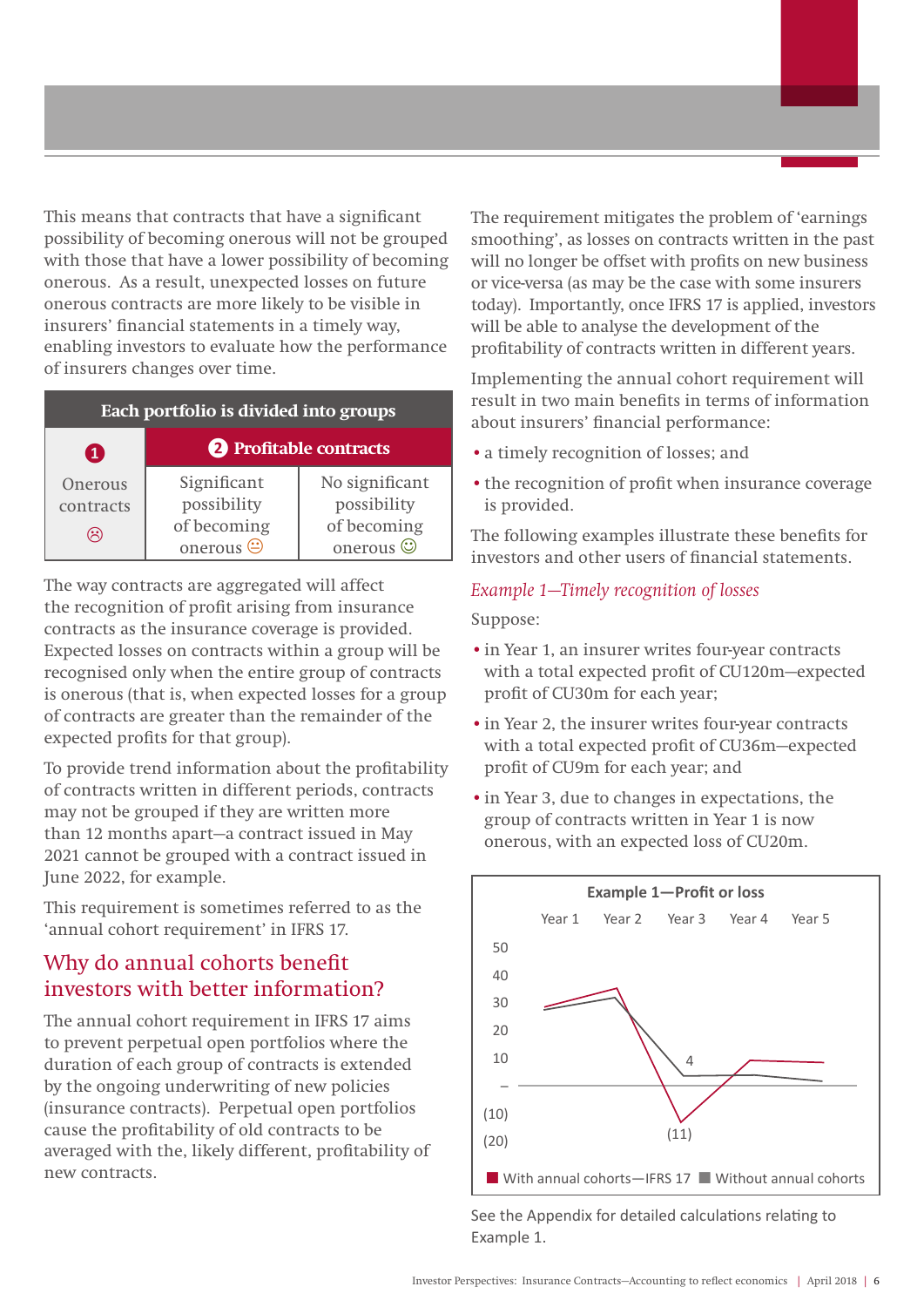Without the annual cohort requirement:

- •information about the change in profitability would not be reflected in the insurer's income statement on a timely basis.
- •in Year 3, the insurer would still report a profit of CU4m—it would not fully recognise in the income statement the loss of CU20m for contracts that are no longer profitable (contracts written in Year 1). This is because it would have grouped those contracts with profitable contracts written in a different period (contracts written in Year 2).
- •the loss of CU20m resulting from contracts written in Year 1 would be averaged with the remaining expected profit of contracts written in Year 2 and would be recognised as lower profit in the income statement over Years 3–5.

Information about changes in profitability over time—by contracts written in different years—will provide insight that investors did not have before.

#### *Example 2—Recognition of profit when insurance coverage is provided*

Consider a similar example where no changes in expectations occur after contract inception. As in the previous example, suppose:

- •in Year 1, an insurer writes four-year contracts with a total expected profit of 120m—expected profit of CU30m for each year; and
- •in Year 2, the insurer writes four-year contracts with a total expected profit of CU36m—expected profit of CU9m for each year.

Annual cohorts are needed to maintain separate groups so that the profit of both groups is not averaged.



#### See the Appendix for detailed calculations relating to Example 2.

Without the annual cohort requirement, the profit for insurance services would not be recognised in the appropriate periods:

- •the profitability of contracts written in Year 1 would be averaged with the lower profitability of contracts written in Year 2 and result in the blended profits being recognised over a longer time-frame (that is, over Years 1–5, rather than over Years 1–4).
- •in Year 5, the averaging effect would result in a profit for insurance services of CU18m being recognised, despite the fact that the contracts in force (contracts written in Year 2) have an expected profit of only CU9m. In this case the earnings smoothing would overstate Year 5 profits by 100 per cent.

This example illustrates that the annual cohort requirement in IFRS 17 prevents profits outlasting contracts.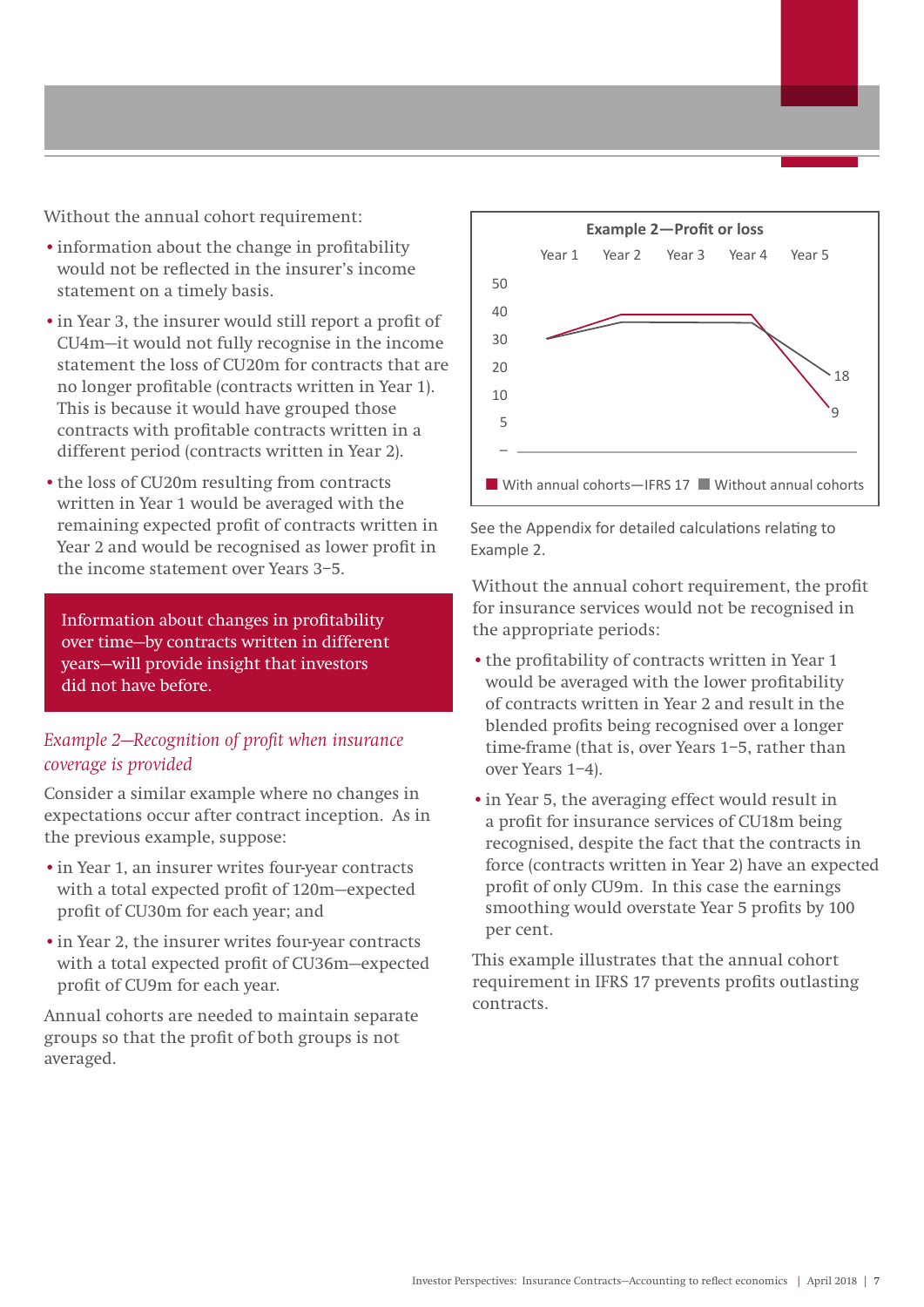## About disclosures

IFRS 17 introduces many new disclosure requirements, one of which is to require insurers to disclose the development of the expected profit of insurance contracts during the reporting period, for example, by major product lines, geographical area and reportable segment. This disclosure requirement in IFRS 17 will provide insight about the progression of profitability of insurance contracts that investors do not have today.

# What will change when IFRS 17 is applied?

The existing IFRS Standard for insurance contracts— IFRS 4 *Insurance Contracts*—does not provide specific requirements concerning most aspects of the accounting for insurance contracts.

IFRS 4 substantially permits insurers to determine their own methodology in aggregating contracts. As a result, insurers use a wide range of insurance accounting practices based on local accounting requirements (some of which may have been applied prior to implementing IFRS Standards) or variations of those requirements for reporting on a key aspect of their business.

Although today most insurers do not specify whether and how insurance contracts are grouped together to recognise expected profits and losses, some insurers aggregate contracts at a high level to offset losses on onerous contracts against profitable contracts.

In addition, some insurers may recognise the expected profits from a group of contracts at inception if there are no restrictions. This may mask differences in the profitability of contracts written in different years.

IFRS 17 introduces a consistent framework for the accounting for insurance contracts, which will improve the transparency of the accounting policies applied by many companies and will enable investors to better analyse the profitability of insurance contracts by generation (or vintage) of contracts.

Under IFRS 17, the mechanism for recognising profit from insurance services in the income statement will be less susceptible to distortion caused by artificial smoothing.

## **Educational material on IFRS 17** *Insurance Contracts*



Visit the IFRS 17 implementation page to see the wide range of material available to help you understand the requirements in IFRS 17 and the implications the Standard has for investors and others: [go.ifrs.org/IFRS-17-implementation.](http://www.ifrs.org/supporting-implementation/supporting-materials-by-ifrs-standard/ifrs-17/)

Watch the webinar [How does IFRS 17 work and what does it mean for investors?](http://www.ifrs.org/news-and-events/2017/07/new-webinar-how-does-ifrs-17-work-and-what-does-it-mean-for-investors/)

## **Get in touch**

If you would like to discuss this topic or other areas of accounting, please contact: Darrel Scott at dscott@ifrs.org or Fred Nieto, Head of Investor Engagement, at fnieto@ifrs.org. Follow [@IFRSInvestors](https://twitter.com/IFRSinvestors) on Twitter to keep up to speed on changes in the world of IFRS Standards and how these changes may affect investors.

The views expressed in this article are those of the author as an individual and do not necessarily reflect the views of the International Accounting Standards Board (Board) or the IFRS Foundation (Foundation). The Board and the Foundation encourage members and staff to express their individual views. This article has not undergone the Foundation's due process. The Board's takes official positions only after extensive review, in accordance with the Foundation's due process.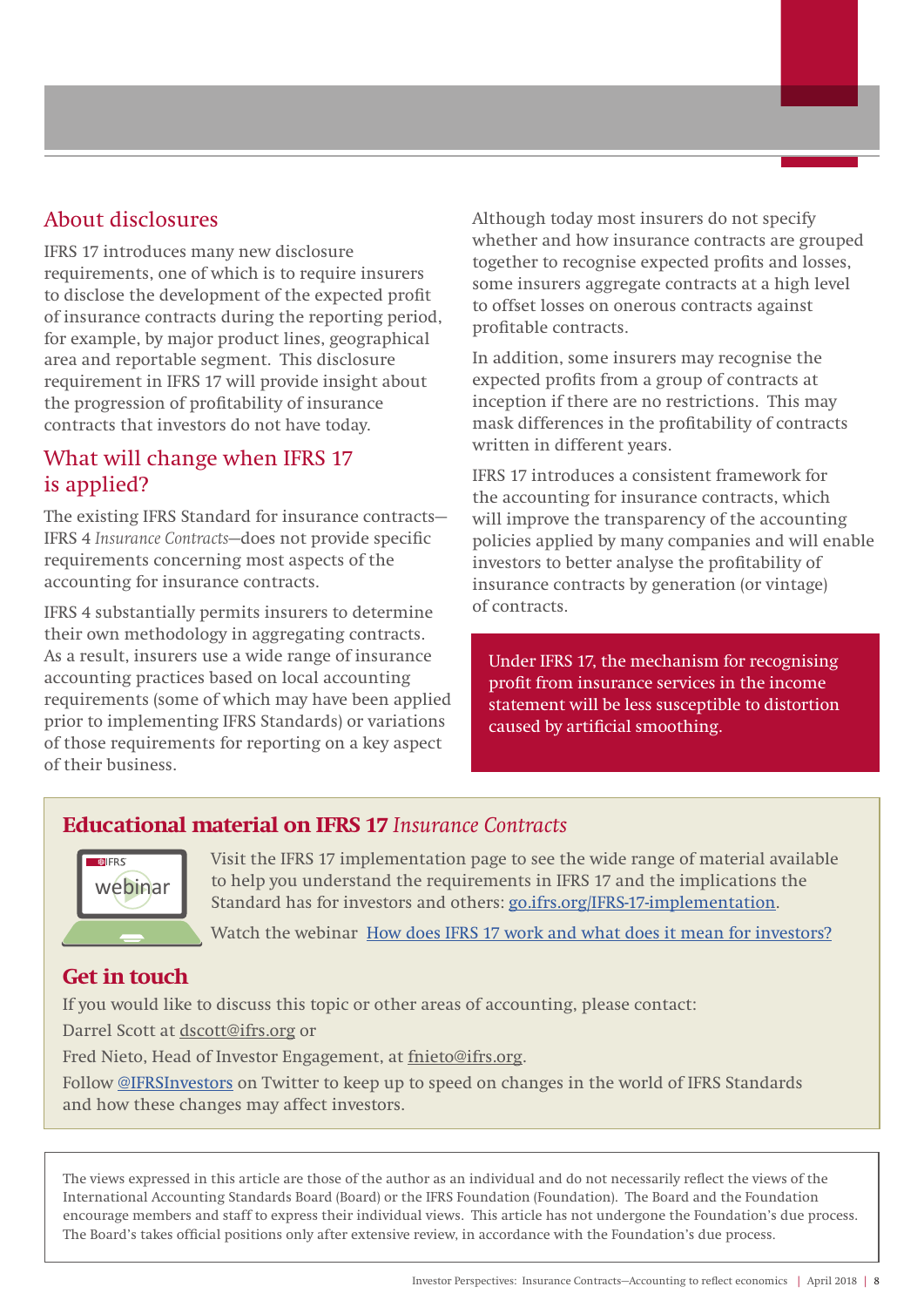# Appendix—Detailed calculations about the examples discussed in the article

#### *Example 1—Timely recognition of losses*

| Amounts in<br>currency units (CU)                                | Year<br>1                | Year<br>$\overline{2}$ | Year<br>3                | <b>Year</b><br>$\overline{\mathbf{4}}$ | Year<br>5                | <b>Total</b><br>profit |
|------------------------------------------------------------------|--------------------------|------------------------|--------------------------|----------------------------------------|--------------------------|------------------------|
| Profit recognised in the income statement-with annual cohorts    |                          |                        |                          |                                        |                          |                        |
| Contracts written in<br>Year <sub>1</sub>                        | 30                       | 30                     | (20)                     | 0                                      |                          | 40                     |
| Contracts written in<br>Year <sub>2</sub>                        |                          | 9                      | 9                        | 9                                      | 9                        | 36                     |
| <b>Profit or (loss)</b>                                          | 30                       | 39                     | (11)                     | 9                                      | 9                        | 76                     |
| Amounts in<br>currency units (CU)                                | <b>Year</b><br>1         | Year<br>$\overline{2}$ | Year<br>3                | Year<br>4                              | Year<br>5                | <b>Total</b><br>profit |
| Profit recognised in the income statement-without annual cohorts |                          |                        |                          |                                        |                          |                        |
| Contracts written in<br>Year 1 and in Year 2                     | 30                       | 36                     | $\overline{4}$           | $\overline{4}$                         | $\overline{2}$           | 76                     |
| <b>Profit or (loss)</b>                                          | 30                       | 36                     | 4                        | 4                                      | 2                        | 76                     |
| Unearned profit<br>(beginning of year)                           | $\overline{\phantom{0}}$ | 90                     | 90                       | 6                                      | $\overline{2}$           |                        |
| New contracts                                                    | 120                      | 36                     | $\overline{\phantom{0}}$ |                                        |                          |                        |
| Changes in expectations                                          | $\overline{\phantom{0}}$ | $\qquad \qquad -$      | (80)                     | $\overline{\phantom{0}}$               | $\overline{\phantom{0}}$ |                        |
| Allocation to the<br>income statement                            | (30)                     | (36)                   | (4)                      | (4)                                    | (2)                      |                        |
| Remaining unearned<br>profit (end of year)                       | 90                       | 90                     | 6                        | $\overline{2}$                         |                          |                        |
| Coverage units per year                                          | 1                        | 2                      | $\overline{2}$           | $\overline{2}$                         | 1                        |                        |
| Cover provided / cover<br>to provide                             | 1/4                      | 2/7                    | 2/5                      | 2/3                                    | 1/1                      |                        |

The table above shows that without the annual cohort requirement:

- •contracts issued in Year 1 and in Year 2 would be grouped together;
- •in Year 2, the unearned profit for contracts written in Year 2 (CU36) would be grouped with the remaining unearned profit for contracts written in Year 1 (CU90) resulting in a cumulated remaining unearned profit of CU126;
- •2/7 of this unearned profit would be allocated to Year 2 resulting in a recognition of profit in the income statement of CU36 (CU126 / 7 x 2);
- •in Year 3, the unearned profit would be adjusted for the changes in expectations of CU80 for contracts written in Year 1 (CU60 for the previously expected profit for Years 3–4 and CU20 for the new expected loss for those years); and
- •in Year 3 the adjusted unearned profit of CU10 (CU90–CU80) would be allocated to Years 3–5 based on the coverage to be provided in Years 3–5 as follows: CU4 to Year 3 (CU10  $/$  5 x 2), CU4 to Year 4 (CU6 / 3 x 2) and CU2 to Year 5 (CU2 / 1 x 1).

#### **Example 1—Assumptions**

- •In Year 1, an insurer writes four-year contracts with a total expected profit of CU120m expected profit of CU30m for each year.
- •In Year 2, the insurer writes four-year contracts with a total expected profit of CU36m—expected profit of CU9m for each year.
- •In Year 3, due to changes in expectations, the group of contracts written in Year 1 is now onerous, with an expected loss of CU20m.
- •All contracts provide the same level of cover per year. This means that, if contracts issued in Year 1 and in Year 2 are grouped together, there is one coverage unit in Year 1 (Year 1 contracts only) and in Year 5 (Year 2 contracts only) and there are two coverage units in Years 2–4 (Year 1 and Year 2 contracts).
- •For simplicity, the time value of money is not reflected in this example.